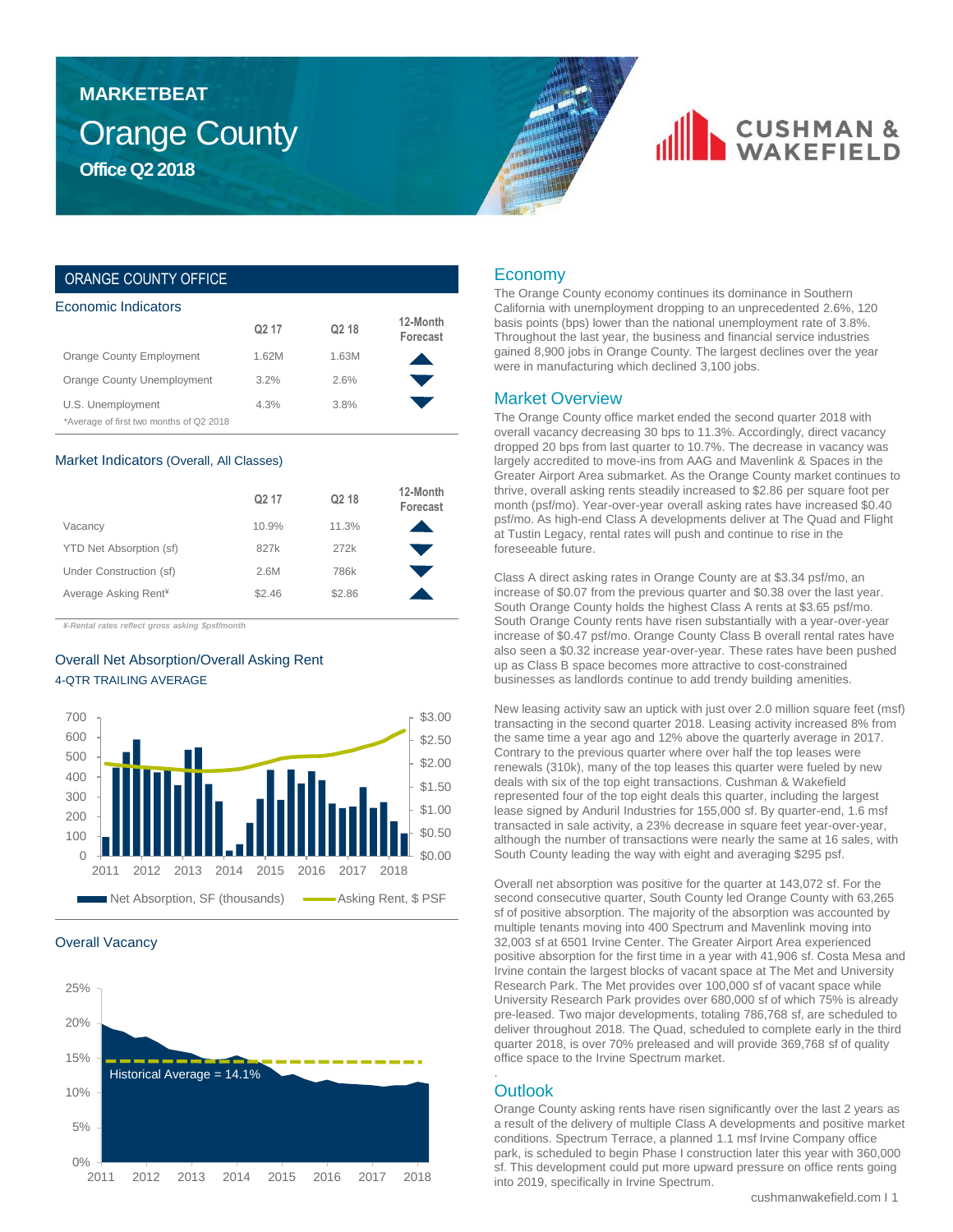## Orange County **MARKETBEAT Office Q2 2018**

## CUSHMAN &

| <b>SUBMARKET</b>                                                           | <b>INVENTORY</b><br>(SF) | <b>SUBLET</b><br><b>VACANT</b><br>(SF) | <b>DIRECT</b><br><b>VACANT</b><br>(SF) | <b>OVERALL</b><br><b>VACANCY</b><br><b>RATE</b> | <b>YTD</b><br><b>DIRECT NET</b><br><b>ABSORPTION</b><br>(SF) | <b>YTD</b><br><b>OVERALL NET</b><br><b>ABSORPTION</b><br>(SF) | **YTD<br><b>ACTIVITY</b><br>(SF) | <b>LEASING UNDER CNSTR</b><br>(SF) | <b>OVERALL</b><br><b>AVERAGE</b><br><b>ASKING RENT</b><br>(ALL CLASSES)* | DIRECT<br><b>AVERAGE</b><br><b>ASKING RENT</b><br>(CLASS A) |
|----------------------------------------------------------------------------|--------------------------|----------------------------------------|----------------------------------------|-------------------------------------------------|--------------------------------------------------------------|---------------------------------------------------------------|----------------------------------|------------------------------------|--------------------------------------------------------------------------|-------------------------------------------------------------|
| South Santa Ana                                                            | 1,689,751                | 61,730                                 | 330,734                                | 23.2%                                           | 12,692                                                       | 25,929                                                        | 207,140                          | $\mathbf{O}$                       | \$2.42                                                                   | \$2.81                                                      |
| Costa Mesa                                                                 | 5,280,016                | 162,788                                | 797,839                                | 18.2%                                           | $-133,906$                                                   | $-153,644$                                                    | 327,192                          | $\mathbf 0$                        | \$3.16                                                                   | \$3.37                                                      |
| Newport Beach                                                              | 8,020,306                | 26,172                                 | 575,089                                | 7.5%                                            | 64,422                                                       | 63,275                                                        | 233,985                          | $\mathbf{O}$                       | \$3.32                                                                   | \$3.40                                                      |
| Irvine                                                                     | 23,453,071               | 44,323                                 | 3,298,543                              | 14.3%                                           | $-594,985$                                                   | $-594,961$                                                    | 1,051,356                        | $\mathsf{O}\xspace$                | \$3.37                                                                   | \$3.52                                                      |
| <b>GREATER AIRPORT AREA/CBD 38,443,144</b>                                 |                          | 295,013                                | 5,002,205                              | 13.8%                                           | $-651,777$                                                   | $-614,401$                                                    | 1,819,673                        | $\mathbf{0}$                       | \$3.25                                                                   | \$3.42                                                      |
| Irvine Spectrum                                                            | 9,674,589                | 88,601                                 | 830,350                                | 9.5%                                            | 838,993                                                      | 765,919                                                       | 398,165                          | 369,768                            | \$3.85                                                                   | \$4.11                                                      |
| Lake Forest/R.S. Margarita                                                 | 2,634,428                | 21,852                                 | 140,462                                | 6.2%                                            | 15,579                                                       | 997                                                           | 68,070                           | $\mathbf{0}$                       | \$2.29                                                                   | \$2.50                                                      |
| Laguna Hills/Aliso Viejo                                                   | 4,296,977                | $\overline{0}$                         | 303,633                                | 7.1%                                            | 43,363                                                       | 50,355                                                        | 97,878                           | $\mathbf 0$                        | \$2.99                                                                   | \$3.27                                                      |
| Laguna Niguel/Laguna Beach                                                 | 574,657                  | $\Omega$                               | 42,559                                 | 7.4%                                            | $-27,476$                                                    | $-27,476$                                                     | 25,590                           | $\mathbf{0}$                       | \$2.40                                                                   | N/A                                                         |
| Mission Viejo                                                              | 1,289,140                | 2,236                                  | 103,871                                | 8.2%                                            | 11,339                                                       | 13,306                                                        | 39,680                           | $\overline{0}$                     | \$2.53                                                                   | \$2.85                                                      |
| S.J. Cap/S. Clemente/Dana Point                                            | 1,274,048                | $\mathbf 0$                            | 21,052                                 | 1.7%                                            | 3,090                                                        | 3,090                                                         | 13,982                           | $\mathsf{O}\xspace$                | \$2.53                                                                   | N/A                                                         |
| <b>SOUTH COUNTY</b>                                                        | 19,743,839               | 112,689                                | 1,441,927                              | 7.9%                                            | 884,888                                                      | 806,191                                                       | 643,365                          | 369,768                            | \$3.14                                                                   | \$3.69                                                      |
| Seal Beach                                                                 | 310,241                  | $\circ$                                | 19,320                                 | 6.2%                                            | $-5,394$                                                     | $-5,394$                                                      | 7,327                            | $\mathbb O$                        | \$3.25                                                                   | \$3.25                                                      |
| Westminster                                                                | 262,284                  | $\circ$                                | 22,659                                 | 8.6%                                            | 44,675                                                       | 44,675                                                        | 42,383                           | $\mathsf{O}\xspace$                | \$2.20                                                                   | N/A                                                         |
| Huntington Beach                                                           | 1,303,980                | $\mathbf 0$                            | 104,016                                | 8.0%                                            | $-11,570$                                                    | $-4,712$                                                      | 29,843                           | $\mathbf 0$                        | \$2.49                                                                   | \$2.52                                                      |
| Fountain Valley                                                            | 320,225                  | $\mathbf 0$                            | 4,603                                  | 1.4%                                            | $-3,014$                                                     | $-3,014$                                                      | 4,737                            | $\mathbf{0}$                       | \$1.65                                                                   | N/A                                                         |
| Garden Grove                                                               | 541,785                  | $\mathbf 0$                            | 33,147                                 | 6.1%                                            | $-3,124$                                                     | $-3,124$                                                      | 10,317                           | $\mathbf{0}$                       | \$1.80                                                                   | N/A                                                         |
| Los Alamitos/Stanton                                                       | 285,137                  | $\mathbf 0$                            | 12,465                                 | 4.4%                                            | 2,087                                                        | 2,087                                                         | 7,038                            | $\mathbf{0}$                       | \$1.40                                                                   | N/A                                                         |
| Cypress                                                                    | 1,212,927                | $\mathbf 0$                            | 133,295                                | 11.0%                                           | 40,630                                                       | 47,673                                                        | 52,553                           | $\mathsf{O}\xspace$                | \$2.16                                                                   | N/A                                                         |
| <b>WEST COUNTY</b>                                                         | 4,236,579                | $\mathbf{0}$                           | 329,505                                | 7.8%                                            | 64,290                                                       | 78,191                                                        | 154,198                          | $\mathbf{0}$                       | \$2.28                                                                   | \$2.68                                                      |
| Parkcenter Area                                                            | 2,820,093                | 1,130                                  | 295,065                                | 10.5%                                           | $-30,958$                                                    | $-26,070$                                                     | 105,709                          | $\mathbf 0$                        | \$2.19                                                                   | \$2.72                                                      |
| Stadium Area                                                               | 3,653,016                | 9,303                                  | 272,106                                | 7.7%                                            | 9,160                                                        | 11,089                                                        | 53,194                           | $\mathsf{O}\xspace$                | \$2.36                                                                   | \$2.70                                                      |
| The City Area                                                              | 2,306,689                | $\mathbf 0$                            | 263,545                                | 11.4%                                           | $-64,212$                                                    | $-64,212$                                                     | 19,850                           | $\mathbf{0}$                       | \$2.62                                                                   | \$2.67                                                      |
| Main Place Area                                                            | 2,262,734                | $\mathbf 0$                            | 283,256                                | 12.5%                                           | $-21,620$                                                    | $-2,628$                                                      | 14,845                           | $\mathsf{O}\xspace$                | \$2.41                                                                   | \$2.67                                                      |
| Tustin (South of I-5)                                                      | 687,575                  | $\mathbf 0$                            | 77,771                                 | 11.3%                                           | 7,767                                                        | 7,767                                                         | 74,585                           | 417,000                            | \$2.46                                                                   | N/A                                                         |
| Santa Ana                                                                  | 3,411,691                | $\mathbf 0$                            | 643,612                                | 18.9%                                           | 3,237                                                        | 3,237                                                         | 73,600                           | $\mathsf{O}\xspace$                | \$2.17                                                                   | N/A                                                         |
| North/East Anaheim                                                         | 2,978,550                | 31.761                                 | 336,614                                | 12.4%                                           | 37,193                                                       | 37,193                                                        | 137,581                          | $\mathbf{0}$                       | \$2.35                                                                   | \$2.55                                                      |
| East Orange                                                                | 427,246                  | $\mathbf 0$                            | 30,377                                 | 7.1%                                            | $-7,460$                                                     | $-7,460$                                                      | 1,120                            | $\mathbf{O}$                       | \$2.15                                                                   | N/A                                                         |
| Civic Center Area                                                          | 2,032,872                | 5,200                                  | 280,325                                | 14.0%                                           | 14,366                                                       | 14,366                                                        | 14,761                           | $\mathbf{O}$                       | \$1.74                                                                   | \$1.95                                                      |
| <b>CENTRAL COUNTY</b>                                                      | 20,580,466               | 47,394                                 | 2,482,671                              | 12.3%                                           | $-90,087$                                                    | $-74,278$                                                     | 495,305                          | 417,000                            | \$2.23                                                                   | \$2.59                                                      |
| Fullerton                                                                  | 1,283,776                | $\mathbf 0$                            | 11,027                                 | 0.9%                                            | 1,057                                                        | 1,057                                                         | 2,600                            | $\mathsf{O}\xspace$                | \$1.85                                                                   | N/A                                                         |
| Brea/La Habra                                                              | 3,920,786                | 53,335                                 | 176,980                                | 5.9%                                            | $-1,492$                                                     | 2,955                                                         | 108,747                          | $\mathsf{O}\xspace$                | \$2.24                                                                   | \$2.33                                                      |
| Placentia/Yorba Linda                                                      | 270,646                  | $\mathbf 0$                            | 17,746                                 | 6.6%                                            | $-6,881$                                                     | $-6,881$                                                      | 803                              | $\mathsf{O}\xspace$                | \$1.74                                                                   | N/A                                                         |
| Buena Park/La Palma                                                        | 1,147,046                | 7,227                                  | 161,998                                | 14.8%                                           | 79,567                                                       | 79,567                                                        | 64,079                           | $\mathsf{O}\xspace$                | \$2.23                                                                   | \$3.00                                                      |
| <b>NORTH COUNTY</b>                                                        | 6,622,254                | 60,562                                 | 367,751                                | 6.5%                                            | 72,248                                                       | 76,695                                                        | 176,229                          | $\mathbf{0}$                       | \$2.20                                                                   | \$2.76                                                      |
| <b>O.C. MARKET TOTALS</b>                                                  | 89,626,282               | 515,658                                | 9,624,059                              | 11.3%                                           | 279,562                                                      | 272,398                                                       | 3,288,770                        | 786,768                            | \$2.86                                                                   | \$3.34                                                      |
| *Rental rates reflect gross asking \$psf/month **Does not include Renewals |                          |                                        |                                        |                                                 |                                                              |                                                               |                                  |                                    |                                                                          |                                                             |

| <b>CLASS</b> | <b>INVENTORY</b><br>(SF) | <b>SUBLET</b><br><b>VACANT</b><br>(SF) | <b>DIRECT</b><br><b>VACANT</b><br>(SF) | <b>OVERALL</b><br><b>VACANCY</b><br><b>RATE</b> | <b>YTD</b><br>(SF) | <b>YTD</b><br>DIRECT NET OVERALL NET<br>ABSORPTION ABSORPTION<br>(SF) | <b>YTD</b><br><b>ACTIVITY</b><br>(SF) | LEASING UNDER CNSTR<br>(SF) | <b>OVERALL</b><br><b>AVERAGE</b><br><b>ASKING</b><br>RENT* | <b>DIRECT</b><br><b>AVERAGE</b><br><b>ASKING</b><br><b>RENT</b> |
|--------------|--------------------------|----------------------------------------|----------------------------------------|-------------------------------------------------|--------------------|-----------------------------------------------------------------------|---------------------------------------|-----------------------------|------------------------------------------------------------|-----------------------------------------------------------------|
| Class A      | 40.948.488               |                                        | 360,800 5,490,026                      | 14.3%                                           | 761.045            | 745.042                                                               | 1,593,074                             | 786.768                     | \$3.26                                                     | \$3.34                                                          |
| Class B      | 46.621.347               |                                        | 153,138 4,093,440                      | 9.1%                                            | $-490,385$         | $-479.826$                                                            | .664.065                              |                             | \$2.43                                                     | \$2.44                                                          |
| Class C      | 2.056.447                | 1,720                                  | 40.593                                 | 2.1%                                            | 8,902              | 7.182                                                                 | 31.631                                |                             | \$1.86                                                     | \$1.82                                                          |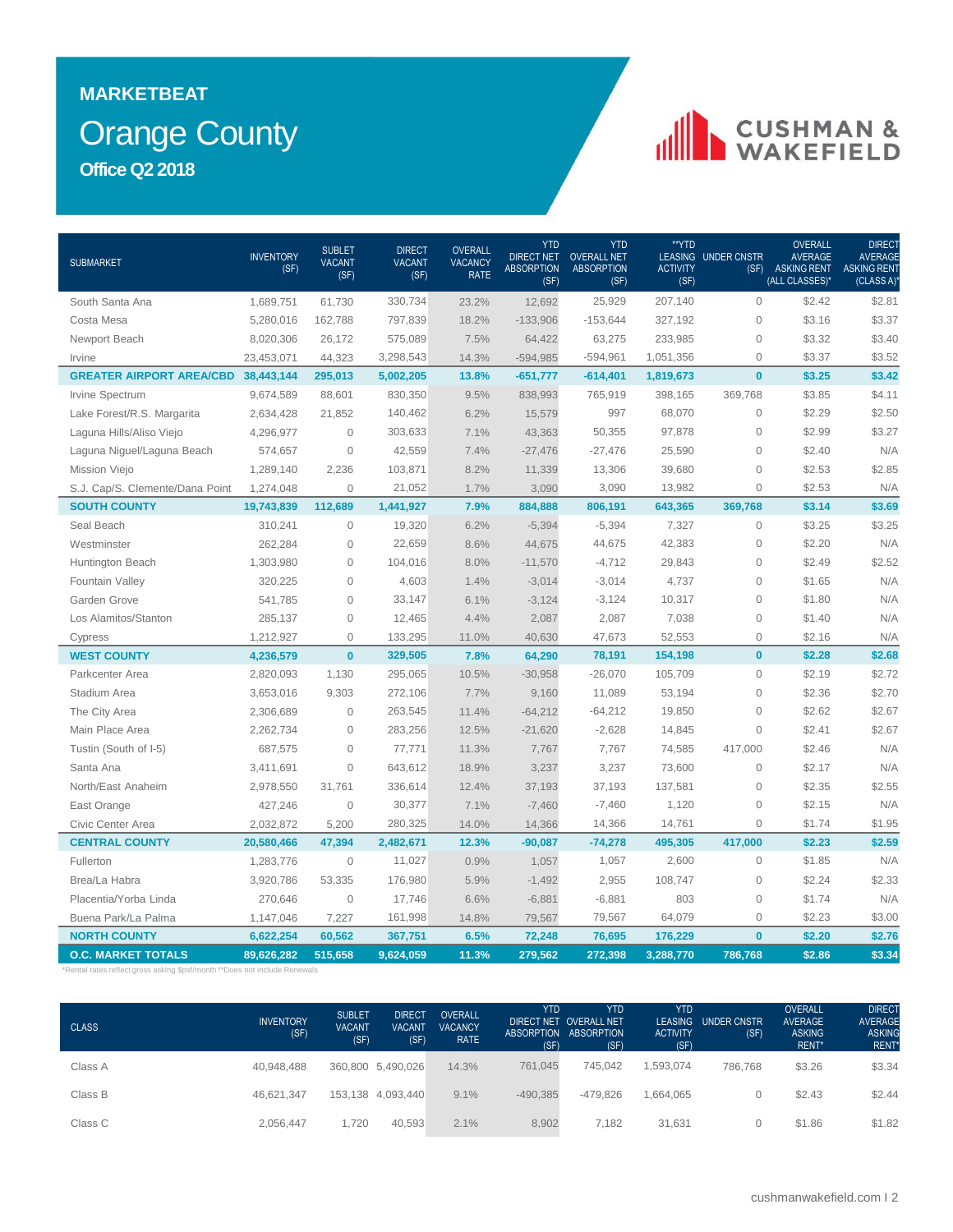## Orange County **MARKETBEAT Office Q2 2018**

# **IN CUSHMAN &**

### Key Lease Transactions Q2 2018

| <b>PROPERTY</b>     | <b>SF</b> | <b>TENANT</b>                              | <b>TRANSACTION TYPE</b> | <b>SUBMARKET</b> |
|---------------------|-----------|--------------------------------------------|-------------------------|------------------|
| 2722 Michelson      | 155,000   | Anduril Industries                         | New Lease               | Irvine           |
| 2 MacArthur PI      | 118,830   | State of California                        | New Lease               | Santa Ana        |
| 5290 California Ave | 101,964   | Covidien                                   | New Lease               | Irvine           |
| 5300 California Ave | 90,900    | Acorns                                     | New Lease               | Irvine           |
| 650 Town Center Dr  | 58,376    | Sheppard, Mullin, Richter &<br>Hampton LLP | Renewal*                | Costa Mesa       |
| 1610 E Saint Andrew | 52,100    | <b>CNI College</b>                         | New Lease               | Santa Ana        |
| 2030 Main St        | 45,684    | Wells Fargo                                | Expansion               | Irvine           |
| 2975 Red Hill Ave   | 40,299    | Hoag Memorial Presbyterian                 | New Lease               | Costa Mesa       |

\*Renewal – not included in Leasing Activity Statistics

## Key Sales Transactions Q2 2018

| <b>PROPERTY</b>                | <b>SF</b> | <b>SELLER / BUYER</b>                                          | PRICE / \$PSF         | <b>SUBMARKET</b>     |
|--------------------------------|-----------|----------------------------------------------------------------|-----------------------|----------------------|
| 65, 75, 85, 95, 101 Enterprise | 479.451   | RREEF Management LLC /<br>RockPointe Group LLC                 | \$150,000,000 / \$312 | Aliso Viejo          |
| 1221-1261 E Dyer Rd            | 437,000   | PS Business Park Inc. / Greenlaw<br><b>Partners</b>            | \$74,000,000 / \$169  | Santa Ana            |
| 29122-29222 Rancho Viejo Rd    | 115.517   | Greenlaw Partners / Ensign Group                               | \$31,500,000 / \$273  | San Juan Capistrano  |
| 2100-2200 W Orangewood Ave     | 108,000   | PS Business Parks / Scientific<br><b>Botanical Leasing LLC</b> | \$22,032,000 / \$204  | Orange               |
| 500 S Kramer Blvd              | 94.492    | PRES Companies / Alamitos<br>Associates                        | \$20,125,000 / \$213  | <b>Brea</b>          |
| 27401 Los Altos                | 71,000    | Bixby Land Company / Bolour<br>Associates                      | \$21,442,000 / \$302  | <b>Mission Viejo</b> |